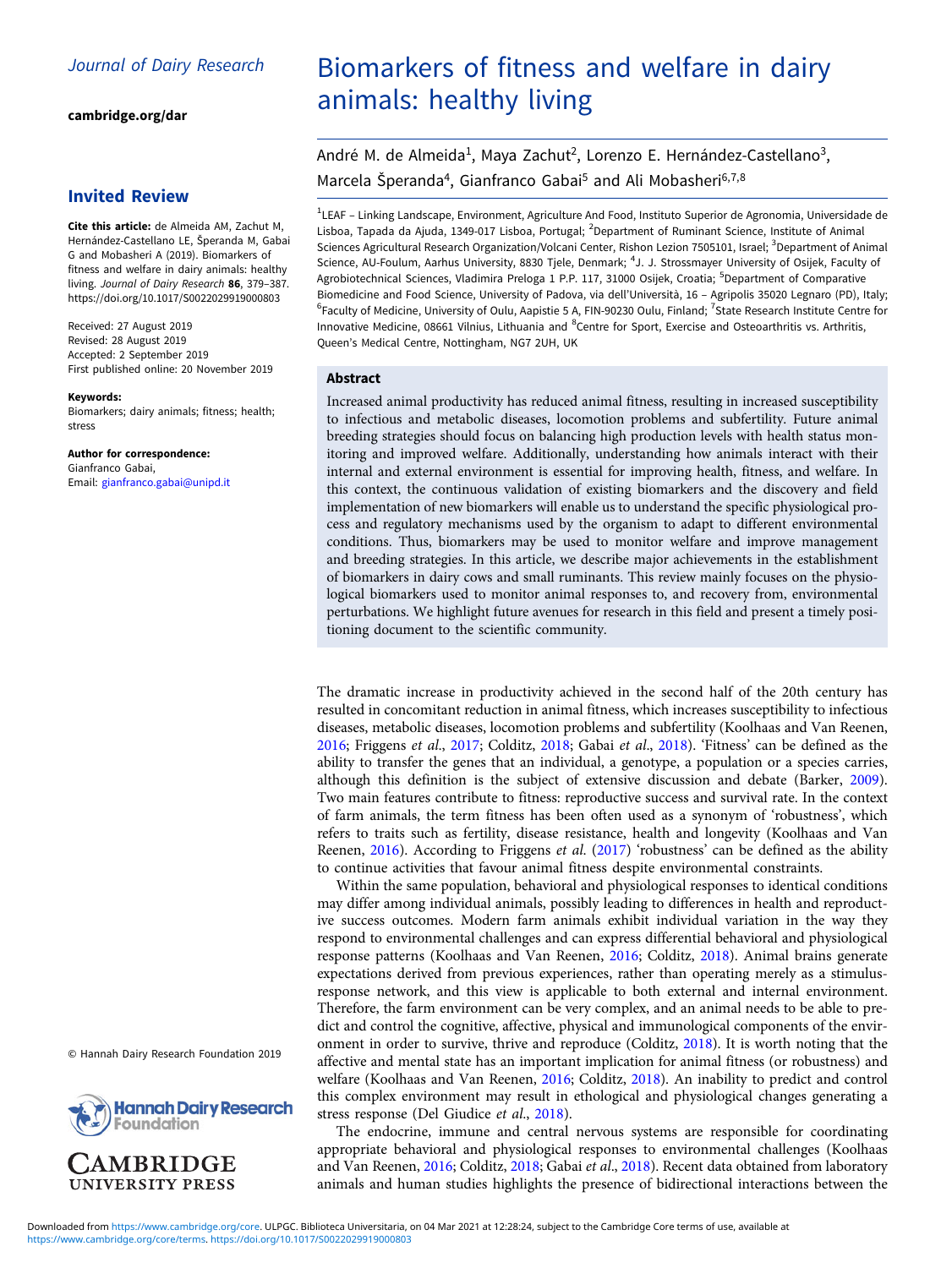nervous system, metabolic organs and the immune system. Peripheral nerves and specialized structures within the nervous system can detect immune stimuli, which allows the brain to orchestrate complex behavioral and physiological responses (Soto-Tinoco et al., [2016](#page-8-0)). Inflammatory processes affect social behavior, leading to changes that may help the individual to adapt to the social environment during times of sickness. Conversely, adverse social behavior affects aspects of immunity and inflammatory state, predisposing the body to situations in which injury and infection will be more likely (Eisenberger et al., [2017\)](#page-6-0).

The concept of an integrated whole organism regulatory network needs to be characterized in dairy animals. In addition, a better understanding is needed of how environmental conditions affect genetic and phenotypic links between temperament, immune function, metabolic performance, affective state, resilience and welfare. Future animal breeding strategies should focus on balancing high production levels with optimal health status and welfare. In this context, the discovery, validation and contextual implementation of biomarkers will contribute to our understanding of physiological processes and regulatory mechanisms used by animals to adapt to new conditions. Biomarkers may also be used to monitor health status and welfare and to establish new management and breeding strategies.

In this article, we review the definition of biomarker and summarize the major achievements in the establishment of health and fitness biomarkers in dairy cows and small ruminants. This review mainly focuses on physiological biomarkers used to monitor animal responses to environmental disturbances. It also highlights future avenues for research in this field, allowing us to present a timely and impactful positioning document to the scientific community.

## Scientific definition of biomarker

Biomarkers, also called molecular markers, biochemical markers or signature molecules, are biological molecules used to understand a physiological process or diagnose an abnormal process or a disease. In healthcare, biomarkers are used to diagnose diseases, assess their progression and monitor responses to new treatments, combination treatments and repositioned drugs. In 2001, the Biomarkers Definitions Working Group defined a biomarker as 'a characteristic that is objectively measured and evaluated as an indicator of normal biologic processes, pathogenic processes, or pharmacologic responses to a therapeutic intervention' (Biomarkers Definitions Working Group, [2001](#page-6-0)). Different scientific disciplines have refined the original definition provided by the Biomarkers Definitions Working Group. In this paper we present a biomarker definition that is relevant to the major stakeholders in dairy production science.

## Emergence of new analytical technologies to improve dairy production

Over the last years, research in the dairy production science field has progressed immensely. Indeed, research in animal and dairy science has moved from a traditional cause-effect perspective, to a broader and more comprehensive view on several fundamental fields such as physiology, health, productivity and welfare, among others. The use of bioinformatics and highthroughput technologies, namely 'omics' techniques such as proteomics and metabolomics, has allowed researchers to perform different experiments in the dairy science field in a more consistent and comprehensive manner. Proteomics can be defined as the analytical science that studies proteomes and their functions. The proteome refers to the proteins that exist in a given cell, tissue, organ, organism, population or the proteins that are produced and secreted by cells to form the extracellular matrix and soluble components of biological fluids. Metabolomics is the analytical science that studies the metabolites present within an organism, cell, or tissue. Metabonomics is a subset of metabolomics and is defined as the quantitative measurement of the multiparametric metabolic responses to pathophysiological stimuli or genetic modification, with particular emphasis on the elucidation of differences in population groups due to genetic modification (Ramsden, [2009](#page-7-0)). For further details on the subject, kindly refer to our previous reviews on the subject (Eckersall et al., [2012;](#page-6-0) Ferreira et al., [2013](#page-6-0); Almeida et al., [2015\)](#page-6-0). The use of these two omics technologies has been crucial in dairy sciences and several proteins and metabolites have been associated to specific study topics. Thus, studies about tolerance to seasonal weight loss in dairy goats (Hernández-Castellano et al., [2015](#page-7-0)), insulin resistance in transition dairy cows (Zachut, [2015](#page-8-0)), response to seasonal heat stress in late pregnant dairy cows (Zachut et al., [2017](#page-8-0)) and amino acid composition of milk replacer on muscle metabolites (Yu et al., [2018\)](#page-8-0) have been published over the last few years. Moreover, as newborn survival is an important factor affecting fitness, assessment of colostrum quality and intake represents an important area of investigation in both large and small ruminants (Banchero et al., [2015;](#page-6-0) Buczinski and Vanderveerd, [2016](#page-6-0)). Therefore, the establishment of biomarkers of adequate colostrum quality and intake related to newborn health status is an area that will grow in importance. Examples in this field include for instance the works of Hernández-Castellano et al. ([2014](#page-7-0)a, [2014](#page-7-0)b, [2015](#page-7-0)) that used proteomics to establish markers of proper colostrum intake and consequently adequate immune status in lambs.

The application of omics technologies in dairy science and their association with the establishment of biomarkers is of particular interest from commercial and welfare perspectives. However, omics-based research requires specific analytical instrumentation, specialized reagents and technical knowledge which is uncommon for researchers that traditionally work in this area (Almeida et al., [2015](#page-6-0); Boschetti et al., [2019\)](#page-6-0). These facts may explain the difficulties of omics-based studies in farm animals compared to human medicine and preclinical animal models (e.g. rats and mice), where omics approaches are very commonly employed and the relevant databases are well-established. This situation is even more complex in studies performed in sheep and goats, as the reduced size of databases makes the identification and quantification of proteins and metabolites very challenging (Soares et al., [2012](#page-8-0); Almeida et al., [2015](#page-6-0)). As previously described, the number of entries in publicly available databases for farm animals is extremely low compared to humans and animal models. Furthermore, homology searches may present some difficulties as there are no ruminant model species. Therefore, new research needs to be done to establish more complete and more extensive databases for farm animals.

Despite all these technical challenges and the practical difficulties associated with biomarker identification and verification, establishing biomarkers for applied 'field and farm' applications in animal and dairy sciences is extremely relevant to our community. This requires efficient integration of researchers, veterinarians,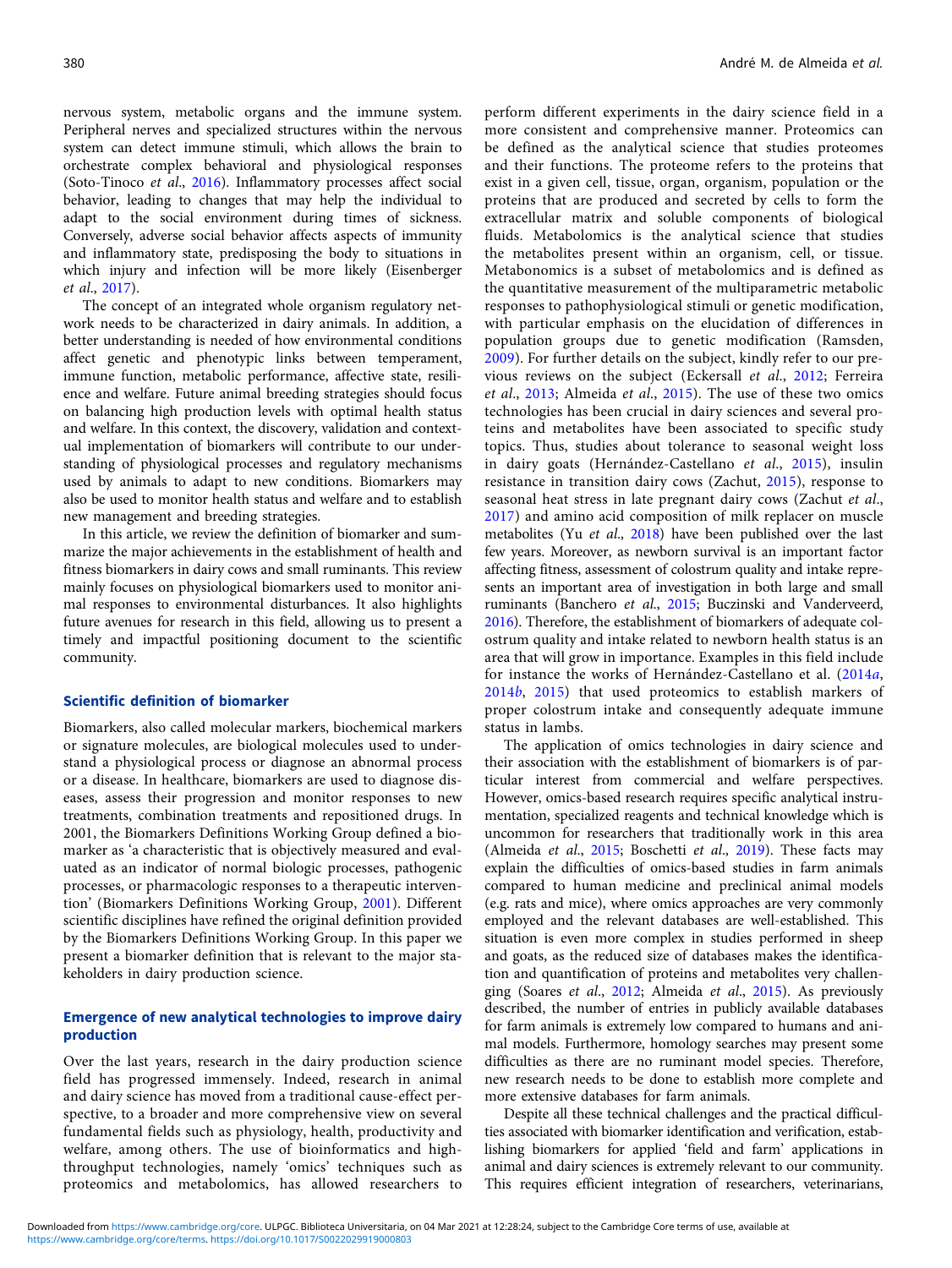extension professionals, legislators, dairy farmers and industry professionals.

## Stress biomarkers

Stress occurs when a physiological control system detects a state of real or presumptive threat to the animal's homeostasis or a failure to control a fitness-critical variable internal or external to the organism (Ralph and Tilbrook, [2016](#page-7-0); Del Giudice et al., [2018\)](#page-6-0). Unambiguously defining stress is problematic because many factors can act as stressors, and the stress response is multifaceted and multidimensional and possesses an individual component (Romero et al., [2015](#page-8-0)). Animals respond to stress by activating a wide array of behavioral and physiological responses, collectively referred to as the 'stress response'. In animal husbandry, stress is often associated with poor health or hampered welfare. The definition of a stressful condition has mostly relied on glucocorticoids measurement. However, glucocorticoids only represent one stress-response system, the hypothalamus-pituitary-adrenocortical (HPA) axis. Therefore, it seems that this type of response needs to be combined with biomarkers of other physiological systems in order to provide a holistic characterization of the stress response.

#### Monitoring the HPA axis using different biological matrices

The HPA axis is responsible for initiation of stress responses in all vertebrates, and corticosteroids are widely recognized as stress biomarkers (Mormède et al., [2007;](#page-7-0) Cook, [2012](#page-6-0)). However, laboratories running cortisol assays find that results are often contradictory. In cattle, several 'social' and 'physical' stressors can influence the animal's physiological systems. How the individual perceives a specific stressor affects both the intensity and duration of the stress (Mormède et al., [2007;](#page-7-0) Bova et al., [2014](#page-6-0)).

Stressors activate the HPA axis through different pathways and several neuronal circuits from different brain districts (hippocampus, amygdala and the medial prefrontal cortex) converge in the hypothalamus, which secretes the corticotrophin releasing hormone (CRH), the primary hypothalamic factor that trigger HPA axis activation. CRH stimulates corticotrophin (ACTH) release by the pituitary gland that triggers the release of glucocorticoids from the adrenal cortex. Arginine vasopressin (AVP) is another factor that can potentiate CRH effects. The glucocorticoid feedback inhibition plays a prominent role in regulating the magnitude and duration of glucocorticoid release and their physiological and behavioral effects (Smith and Vale, [2006;](#page-8-0) Mormède et al., [2007](#page-7-0); Jankord and Herman, [2008](#page-7-0); McEwen et al., [2015\)](#page-7-0). Comprehensive studies about HPA axis regulation in dairy animals are still lacking, and most available information is based on studies performed in laboratory animals, or in the relationship between stress and reproduction in farm animals (Ghuman et al., [2010;](#page-7-0) Ralph et al., [2016\)](#page-7-0).

Considering the complexity of the HPA axis regulation and the variability in the stress response, the suitability of cortisol as a stress biomarker is controversial (Mormède et al., [2007;](#page-7-0) Otovic and Hutchinson, [2014](#page-7-0); Ralph and Tilbrook, [2016\)](#page-7-0). Cortisol concentrations increase rapidly in blood when animals are subjected to a specific stressor. As cortisol is commonly measured in plasma or serum samples, immobilization of the animal for blood collection may already trigger the stress response. Moreover, glucocorticoids participate in metabolic regulation independent of stressors, and their release is pulsatile and follows a circadian pattern (Lefcourt et al., [1993;](#page-7-0) Marinelli et al., [2007;](#page-7-0) Ogino et al.,

[2014](#page-7-0); Otovic and Hutchinson, [2014](#page-7-0)). All these factors are significant sources of variability and act as confounding factors. Consequently, it is unlikely that blood cortisol, particularly measured once daily, can be used for detecting cows under stressful conditions. As glucocorticoids can be measured in several biological matrices, less invasive procedures may contribute to avoid stressful conditions at sampling (Mormède et al., [2007](#page-7-0); Cook, [2012\)](#page-6-0).

Salivary cortisol reflects the free hormone fraction measured in plasma (Negrao et al., [2004](#page-7-0)). In cattle, there is a time lag of approximately 10 min to reach a salivary peak in cortisol com-pared to plasma (Hernandez et al., [2014](#page-7-0)). However, this finding is still controversial (Schwinn et al., [2016](#page-8-0)). A positive correlation between plasma and salivary cortisol is found during an ACTH challenge, but basal cortisol concentrations in saliva are poorly correlated to cortisol in blood during different feeding and drinking procedures (Schwinn et al., [2016](#page-8-0)). It is possible that only acute and intense stress or pain can affect salivary cortisol, while mild or chronic stress and circadian variation can only be observed in plasma. These observations should be considered when salivary cortisol is used for monitoring HPA axis.

Besides saliva, circulating cortisol can accumulate in matrices such as milk, urine, feces and hair over different time intervals. Therefore, cortisol measured in those matrices gives an average representation of the HPA activity during those periods. Milk may be considered as a preferred medium in dairy cows to point out short-term stimulation of the HPA axis (Cook, [2012](#page-6-0)) and this can be measured in real-time, especially in intensive dairy farms that employ robotic milking. Milk cortisol represents the average plasma cortisol concentrations between two consecutive milkings. Social challenges such as group relocation can be detected within herds by measuring milk cortisol (Pošćić et al., [2017](#page-7-0)), suggesting that milk cortisol measurement can detect short- and mid-term HPA axis activation. However, several factors (e.g. herd, breed, somatic cell count) not directly related to the stress exposure can affect milk cortisol concentrations (Sgorlon et al., [2015\)](#page-8-0). In the case of intense stressor exposure (ATCH or transportation), cortisol concentrations in milk reflect those in plasma, but are dependent upon the duration of the stimulus and the consequent elevation in blood cortisol, suggesting that cortisol can freely cross the milk-blood barrier following a concentration gradient. Consequently, if an animal is exposed to a mild or moderate stressor and has sufficient time to recover before milking, milk cortisol concentrations may not be able to reflect that specific perturbation (Verkerk et al., [1996](#page-8-0)).

Urine cortisol represents the average free hormone filtered by the kidney between two consecutive emptyings of the bladder, providing that the total volume of urine produced in that period can be measured (Cook, [2012\)](#page-6-0). Feces is a potentially useful biological matrix to measure glucocorticoids. Glucocorticoids are continuously secreted into the intestine by bile secretions. Some of these glucocorticoids are further metabolized by the intestinal microbiota into diverse glucocorticoid metabolites (GM) such as 11-oxoaetiocholanolone, this being the most abundant metabolite in ruminants (Mostl et al., [2002\)](#page-7-0). Fecal GM may be useful biomarkers for long-term adrenocortical activity if the non-adrenal sources of variation can be controlled or the animals are used as their own controls. Fecal GM concentrations can be affected by several processes including conjugation in the liver, intestinal transit time, bacterial metabolism, type of food and procedures of sample collection and preservation (Cook, [2012\)](#page-6-0). The measurement of fecal glucocorticoids requires a solvent extraction which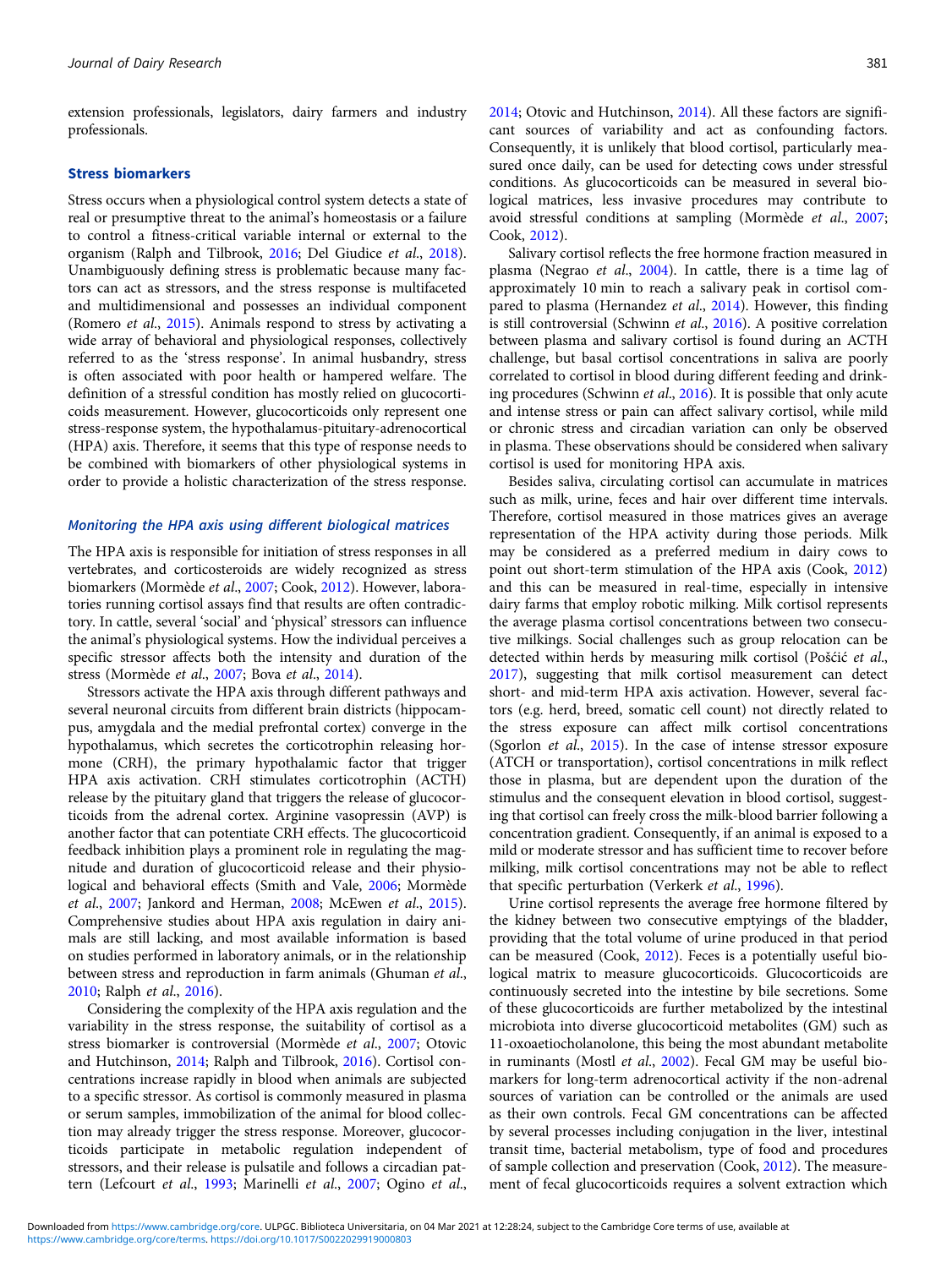can be only performed in well-equipped laboratories. Therefore, it is difficult to apply this method for monitoring large herds at the farm level.

Circulating cortisol can be incorporated in growing hair. Therefore, cortisol concentrations in hair are representative of cumulative cortisol exposure over a period of several weeks or months and can be successfully measured in humans (Stalder and Kirschbaum, [2012](#page-8-0)). Promising examples of hair cortisol measurements in cattle have been obtained in experimental settings. Hair cortisol concentrations were higher in ACTH-treated heifers on weeks 2 and 3 but not on week 6 after challenge and were affected by hair color and age (del Rosario González-de-la-Vara et al., [2011\)](#page-6-0). However, Tallo-Parra et al. ([2018\)](#page-8-0) did not find any correlation between hair cortisol concentrations and age. Hair location and the sampling method (clipping vs. plucking) affects cortisol concentrations. Indeed, cortisol concentrations are higher in hair sampled from the tail than from the head or shoulders. Similarly, cortisol concentrations are higher in samples collected by clipping (Moya et al., [2013\)](#page-7-0) than those collected by plucking. These authors suggested that clipping hair from the tail seems the most suitable method for measuring cortisol concentrations in hair. Braun *et al.* ([2017](#page-6-0)) and Tallo-Parra *et al.* ([2018](#page-8-0)) were not able to detect any increase in hair cortisol concentrations following cows' illness, while others found a significant rise in response to illness in cows (Comin et al., [2013](#page-6-0); Burnett et al., [2015\)](#page-6-0). The lack of standardization of the methodology is a critical issue that can explain the differences observed among studies and limits the exploitation in the field of this methodology for the assessment of stress and welfare. Rapidly growing hair can take-up cortisol from the circulation more efficiently than hair obtained from a previously unshorn area. Additionally, growing hair samples can provide a better retrospective picture of the HPA axis activation related to a mild stressor such as approaching to parturition (Braun et al., [2017\)](#page-6-0). Hair cortisol concentrations show a circannual variation with the higher concentrations observed in early summer and in cold-temperate regions (Uetake et al., [2018](#page-8-0)).

As described by Ralph and Tilbrook ([2016](#page-7-0)), assessing health status and welfare by measuring glucocorticoids is not precise enough as glucocorticoids are also released in non-stressful related situations such as pleasure, excitement and arousal. The stress response is mediated by the activation of several circuits in the brain (Reeder and Kramer, [2005;](#page-7-0) Smith and Vale, [2006;](#page-8-0) Romero et al. [2015](#page-8-0)), which can affect other physiological systems and consequently animal behavior. Therefore, it is important to understand which mechanisms activate the HPA axis, which receptors are involved in the stressor identification, and what effects glucocorticoids exert in both the brain and target tissues (Ralph and Tilbrook, [2016\)](#page-7-0). Based on these facts, studying the downstream effects of glucocorticoids may contribute to better define the stress response and identify animals under stressful conditions.

## Adrenal androgens

Several studies in humans and laboratory animals have evidenced the role of the adrenal androgens dehydroepiandrosterone (DHEA) and dehydroepiandrosterone sulfate (DHEAS) in the stress response. Both DHEA and DHEAS are mainly synthesized in the adrenal glands and gonads, and there is evidence that they are synthesized also in the brain. The function of these hormones is still unclear, but available data suggest their antagonistic effects on glucocorticoids and a role in the stress response (Maninger et al., [2009\)](#page-7-0). In humans, DHEA and DHEAS release can be differently affected by psychosocial stress. For instance, increased circulating DHEA and DHEAS levels were observed in response to an acute psychosocial stressor (Lennartsson et al., [2012](#page-7-0)). Conversely, exposure to prolonged stress did not affect circulating DHEA concentrations, while it seemed to negatively affect the capacity to produce DHEAS in response to a subsequent acute stress (Lennartsson et al., [2013](#page-7-0)).

Only a few published studies have explored DHEA and DHEAS release in cattle in response to stressors. In young beef bulls, 9-hours transportation induced a significant rise in blood cortisol, a decrease in DHEA and an increase in the cortisol/ DHEA ratio (Buckham Sporer et al., [2008\)](#page-6-0). Almeida et al. ([2008\)](#page-6-0) observed a significant decrease in serum DHEA in lame cows, while Fustini et al. [\(2017](#page-6-0)) observed increased plasma DHEA in cows kept in overcrowded conditions during the last month before parturition. Cows with metritis displayed higher plasma DHEA concentrations only in subjects with low white blood cells count (Gundlach et al., [2017\)](#page-7-0).

The stressors considered in the above-mentioned papers are different in nature and duration and may affect DHEA release in different ways. For example, in cattle ACTH is a poor secretagogue for DHEA and the adrenal contribution to circulating DHEA seems to be quite modest compared to humans. In addition, placenta from cows in late pregnancy seems to be a major source of circulating DHEA (Marinelli et al., [2007](#page-7-0)).

Therefore, the characterization of DHEA release affected by the nature (inflammatory, physical or social) and persistency of specific stressors over time may provide new information to improve the definition of the stress phenotype in dairy animals.

#### Sympathetic nervous system

The sympathetic nervous system is another important player during the stress response. When the sympathetic system is activated and catecholamines (in particular adrenaline) are released, a plethora of physiological adaptations are triggered to prepare the animals for the 'fight or flight response': heart rate (HR) increases, blood flow is redistributed and metabolic fuels (glucose and fatty acids) are mobilized. However, the sympathetic nervous system has been poorly studied in farmed animals, possibly due to the complexity of measuring catecholamines. Their very short half-life (approximately 1-2 m) means that measuring catecholamines requires particular care in sample collection and storage, and complex pre-analytical steps (Peaston and Weinkove, [2004](#page-7-0)), all of which makes them unsuitable as biomarkers for monitoring stress in large groups of animals under field conditions.

Sympathetic nervous system activity can be monitored indirectly by assessing physiological variables regulated by catecholamines, such as reticulum-rumen motility, HR and superficial body temperature. The development of sensors that automatically measure physiological parameters, such as rumen and heart functions, can potentially help the early detection of undesirable health or welfare conditions (Caja et al., [2016](#page-6-0)). In healthy cows, for instance, the frequency of reticular contractions is significantly lower in stressed animals (Braun and Rauch, [2008\)](#page-6-0). Therefore, the continuous measurement of reticulum-rumen motility by ruminal boluses can assess the autonomous nervous system (ANS) activity (Caja et al., [2016](#page-6-0)). Measurement of HR has also been used as a good indicator of the physiological response to acute stress (Kovács et al., [2014](#page-7-0)).

Changes in superficial body temperature are influenced by changes in blood flow and metabolism and can be accurately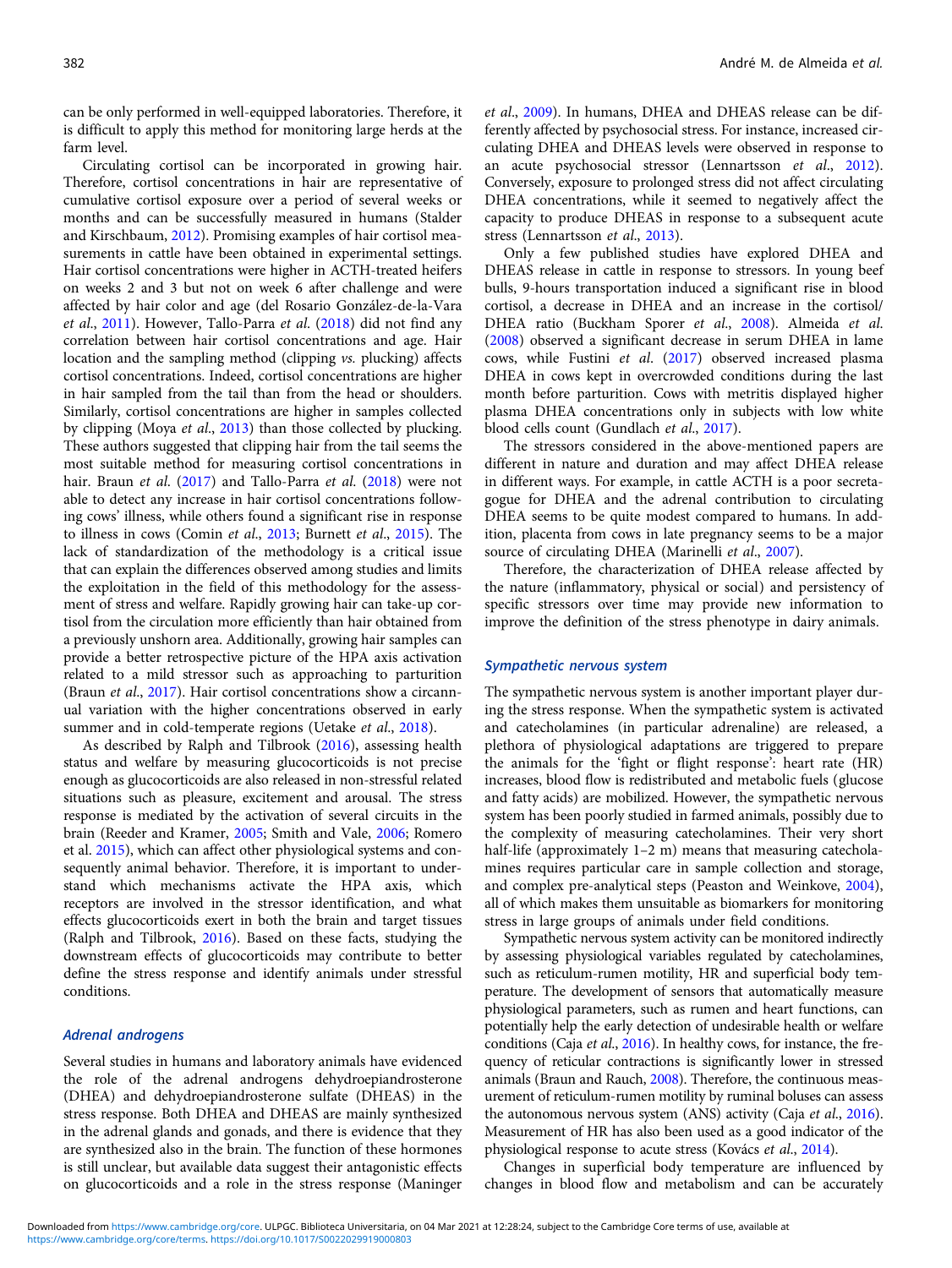measured using infrared thermography (IRT). However, superficial body temperature may be affected by the anatomical site where IRT is measured (Salles *et al.*, [2016](#page-8-0)). In cattle, the superficial eye temperature can be considered as an indicator of ANS activity as it reflects changes in the capillary blood flow of the conjunctiva, which is under ANS control (McManus et al., [2016\)](#page-7-0). Interestingly, the exogenous stimulation of the HPA axis alone is not associated with any modifications in eye temperature, while psychological/cognitive stressors (i.e. catheterization procedures) can increase cortisol concentrations and eye temperature (Stewart et al., [2007](#page-8-0)). Adrenaline infusion can decrease eye temperature in calves, associated with increased blood cortisol concentrations, suggesting that changes in eye temperature are mediated by the sympathetic nervous system (Stewart et al., [2010\)](#page-8-0). In addition, IRT may be used for detecting variations in metabolism, inflammatory processes and diseases, and reproduction (McManus et al., [2016\)](#page-7-0). However, limitations to the use of IRT are related to environmental (temperature, humidity, sunlight exposure) and animal's coat conditions (color, dirtiness).

### **Neurotrophins**

Neutrophins are considered putative biomarkers for chronic stress. These molecules are actively investigated in laboratory animals and humans as potential biomarkers of stress and psychiatric disorders (Bath et al., [2013](#page-6-0)). Unfortunately, there is no published information in the literature about the involvement of neurotrophins in stress responses in domestic animals.

One of the most investigated neurotrophins is the brainderived growth factor (BDNF). This molecule is a dimeric protein that participates in neuronal development and plasticity. It is also found in the brain areas regulating mood, emotion and cognition. Additionally, BDNF is implicated in the development of stress-associated pathologies in humans. As BDNF can cross the blood–brain barrier, high blood concentrations of this molecule are highly correlated with BDNF levels in cerebrospinal fluid (Fernandes et al., [2014\)](#page-6-0). In rodent models, several stressors (e.g. maternal separation, social defeat, social isolation, acute or chronic restraint) can affect BDNF expression throughout animal life (Bath et al., [2013\)](#page-6-0). In rats, increased plasma BDNF concentrations are detected in response to both acute and chronic stress (Saruta et al.,  $2010a$  $2010a$ ,  $2010b$ ). In the rat, the submandibular gland seems to be the major source of circulating BDNF during acute immobilization stress (Saruta et al., [2010](#page-8-0)a). Conversely, circulating BDNF concentrations are poorly influenced by BDNF secreted by the submandibular glands during chronic stress, since increased circulating BDNF concentrations were observed in both sialoadenectomized and non-sialoadenectomized rats (Saruta *et al.*,  $2010b$  $2010b$ ). The involvement of neurotrophins in the stress response should be investigated in dairy animals, as these molecules are promising biomarkers that may be suitable for assessing animal welfare.

## Pheromones

Pheromones are molecules released in the environment by most mammals. They can elicit behavioral and physiological responses (reproduction, maternal care, aggression and alarm) in conspecific animals. In terrestrial mammals, pheromones are mainly volatile molecules, although proteins and peptides with pheromonal or odorant binding protein properties have been detected in several species (Brennan and Keverne, [2004\)](#page-6-0), including cattle

Another class of pheromones, named 'signallers', carry information about the identity of an individual (Swaney and Keverne, [2009](#page-8-0)). Since animals can perceive the environment through 'deciphering' these chemosignals, altered pheromone sensing may contribute to poor welfare.

In cows, pheromones are released through body fluids (vaginal fluids, urine, saliva, feces and milk). A pheromonal message can be delivered either by a single compound or a mixture of compounds, whose proportion is crucial for conveying specific reproductive and social signals (Archunan et al., [2014\)](#page-6-0). This may pose limitations to pheromone detection. In dairy animals, pheromones are used in 'pheromone therapies' to induce favorable effects such as estrus stimulation or to appease agitated animals. Pheromones could also be used as biomarkers to detect estrus (Archunan et al., [2014](#page-6-0)) and therefore increase fertility rates. In the future, estrous pheromones could be detected by electronic noses (Wiegerinck et al., [2011;](#page-8-0) Cave et al., [2019\)](#page-6-0), providing relevant information to farmers.

A class of pheromones that may be worth investigating in farm animals are those related to the alarm status. Alarm pheromones are secreted by animals in threatening situations to inform other members of the same species of perceived danger. So far, alarm pheromones have been identified in insects and aquatic organisms (i.e. invertebrates and fish), even though behavioral responses ascribed to alarm pheromones have also been observed in ungulates (Hauser et al., [2011\)](#page-7-0). They are highly volatile compounds, characterized by high propensity for spread and penetration and by a short duration of action. (Hauser et al., [2011](#page-7-0)). Information about alarm pheromones in ungulates is scarce, although novel findings may become available in the near future, as detection of these molecules by electronic noses can inform the farmer or the veterinarian about conditions of fear, uneasiness or pain.

#### Biomarkers in dairy sheep and goats

Small ruminants represent above 3–5% of the total milk produced worldwide. In Mediterranean countries, most milk produced by small ruminants is transformed in valuable and high-quality dairy products, namely cheeses. Compared to dairy cows, the small ruminant dairy field is poorly studied and the establishment of biomarkers in these species is no exception. One of the reasons is the multiplicity of small ruminant production systems around the world. In contrast, in developed countries, the dairy cattle sector is fundamentally based in one type of animal, the Holstein-Friesian dairy cow, and a production system that favors high yields per animal and, consequently, has to supply adequate environmental, nutritional and management practices to maximize animal performance. Based on the economic importance of small ruminants in the production of highly valuable and highquality dairy products, increased research effort in strategic topics related to small ruminants are suggested. These strategies may be grouped into different major categories as summarized in [Fig. 1](#page-5-0).

One of these strategies is related to the different production systems, particularly extensive vs. intensive production systems. In small ruminant species, extensive production systems are the most common worldwide. These systems are characterized by the use of natural pastures with seasonal variations in the ewe and goat's live weights arising due to variation in the availability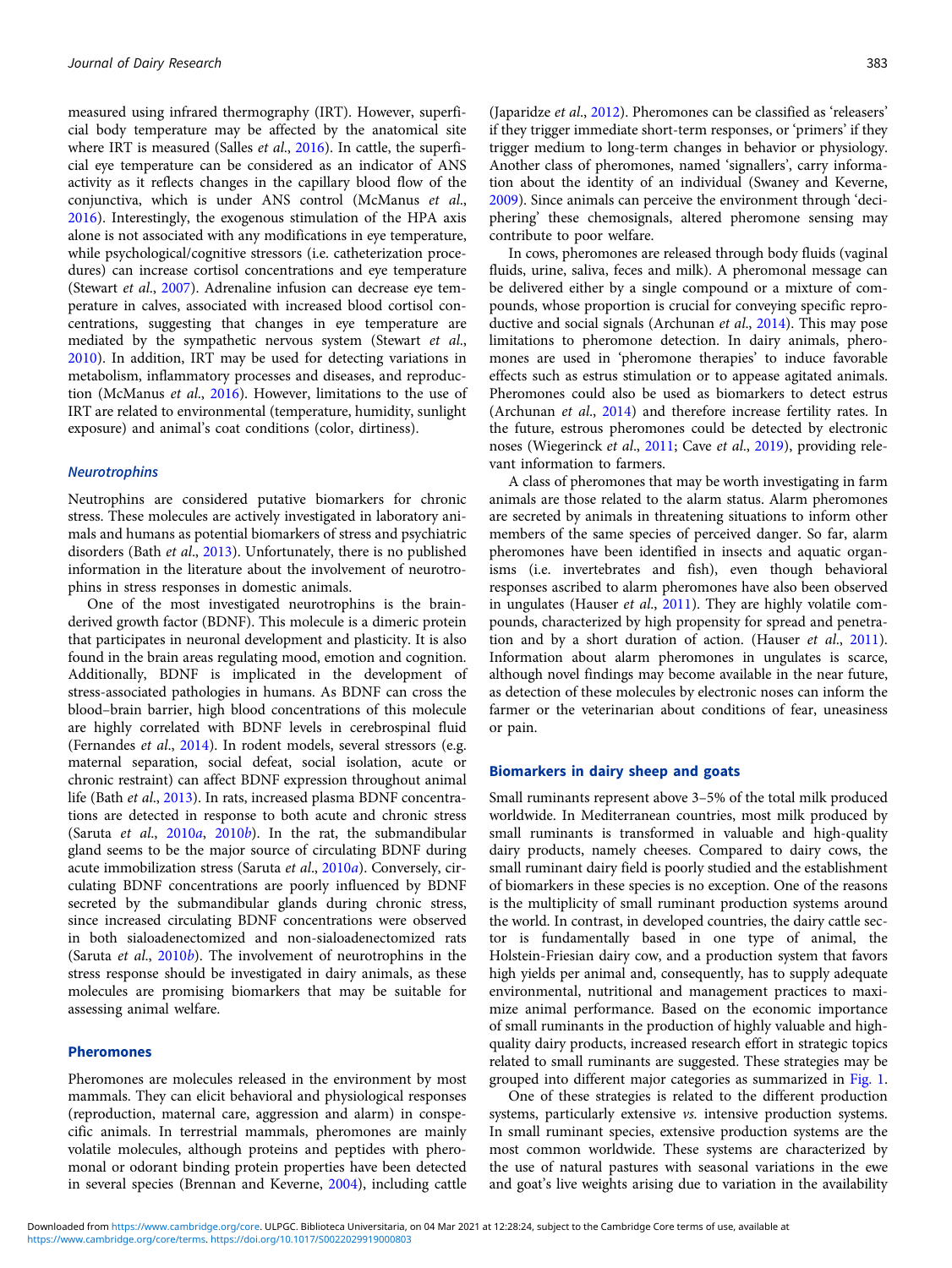

<span id="page-5-0"></span>Fig. 1. Schematic representation of the major areas of research for the establishment of biomarkers in dairy small ruminants. They include the classification and characterization of dairy production systems, particularly highlighting contrasting intensive and extensive production systems; product certification; seasonal weight loss tolerance and finally colostrum management. The picture shows dairy Chios sheep in a milking parlor in an intensive milk production farm near Nicosia (Republic of Cyprus).

of pasture. On the contrary, intensive systems imply the use of high-quality forages and high amounts of concentrate. The extensive vs. intensive management is perhaps the most important aspect regarding dairy small ruminant research and the use of biomarkers. Indeed, the definition of biomarkers to differentiate both systems may have important implications in the future, mainly related to the sustainability of the production system and animal welfare. Examples of this type of research already exist in the literature, such as the studies performed in Israel on high yielding Awassi and Assaf sheep breeds (Pollott and Gootwine, [2004;](#page-7-0) Gootwine, [2011](#page-7-0)). These breeds have been selected to be reared in intensive production systems. In these studies, molecular genetics markers were used to better understand how the Awassi breed was created during domestication. Authors have also uncovered differences in its genetic structure compared to other breeds, particularly highlighting genetic differences between high and low yielding populations.

Extensive small ruminant dairy production systems are very dependent on local ecosystems. Rainfall pattern defines growth and nutritional value of the pasture, with a consequential impact on animal performance. Seasonal Weight Loss (SWL) tolerance is one of the most important aspects in this area. During pasture scarcity due to restricted rainfall, live weight is significantly reduced in grazing animal, affecting animal performance. The selection of breeds or certain genetic groups that are particularly well-adapted to SWL confers significant commercial advantage, so biomarkers of tolerance to SWL are of particular importance as they could provide tools to improve animal production. In dairy goat production, research has compared Majorera (tolerant to SWL) and Palmera (susceptible to SWL) dairy goat breeds from the Canary Islands (Spain). This research involved the quantification of production levels in these two breeds subjected to nutritional stress (Lérias et al., [2013\)](#page-7-0). This study also allowed the establishment of different molecular markers of tolerance in blood (Lerias et al., [2015\)](#page-7-0), some of them classic biomarkers such as creatinine, urea, non-esterified fatty acids (NEFAs), cholesterol, IGF-1 and T3. Similarly, this experiment also investigated differences between breeds on the mammary gland secretory tis-sue from proteomics (Cugno et al., [2016;](#page-6-0) Hernández-Castellano et al., [2015](#page-7-0)), metabolomics (Palma et al., [2016\)](#page-7-0) and fatty acid (Palma et al., [2017](#page-7-0)) perspectives. The last two studies also involved analysis and the establishment of biomarkers in milk.

Biomarkers of tolerance to SWL include for instance cadherin-13, collagen alpha-1, nidogen-2, clusterin and protein s100-A8 that were found to have higher expression in the SWL-tolerant breed than in the SWL-susceptible breed (Hernández-Castellano et al., [2015\)](#page-7-0). Furthermore, these results indicated that the susceptible breed had higher expression of apoptosis related proteins.

As mentioned above, extensive production is the most common system used while raising small ruminants. However, the use of intensive productions systems for raising small ruminants has increased over recent decades. Such intensification has led to an increased occurrence of metabolic diseases, including acidosis, foot rot or mastitis, among others. The establishment of biomarkers to prevent or detect these metabolic diseases in sheep and goat will be relevant for farmers. In addition, the use of genetic biomarkers will contribute to the establishment of more resistant or tolerant populations to these metabolic diseases within certain breeds. In order to reach these goals, it is necessary to define reference values for well-known biomarkers of stress in small ruminants. For instance, Miglio et al. ([2018\)](#page-7-0) established reference values for different acute phase proteins in Lacaune sheep. In another study performed by Banos et al. ([2017\)](#page-6-0), the authors established several genetic markers of mastitis resistance in dairy Chios sheep.

As can be observed, further studies need to be performed in small ruminants to determine biomarkers specifically suitable for sheep and goats. The growth and the specific needs of the sector, combined with novel genetics and omics-based tools, may contribute with important information in the near future.

## Future prospects

Further studies will need to identify welfare biomarkers and develop accessible, inexpensive and sensitive analytical or non-invasive techniques to measure them. The development of automated monitoring technologies will provide a more precise quantification of animal responses to environmental perturbations (Caja et al., [2016;](#page-6-0) Friggens et al., [2017](#page-6-0)). In addition, biomarkers of robustness can be used to design effective breeding strategies to select more robust and resilient animals (Friggens et al., [2017\)](#page-6-0).

Stress cannot be measured with a single biomarker but requires the use of a combination of physiological and behavioral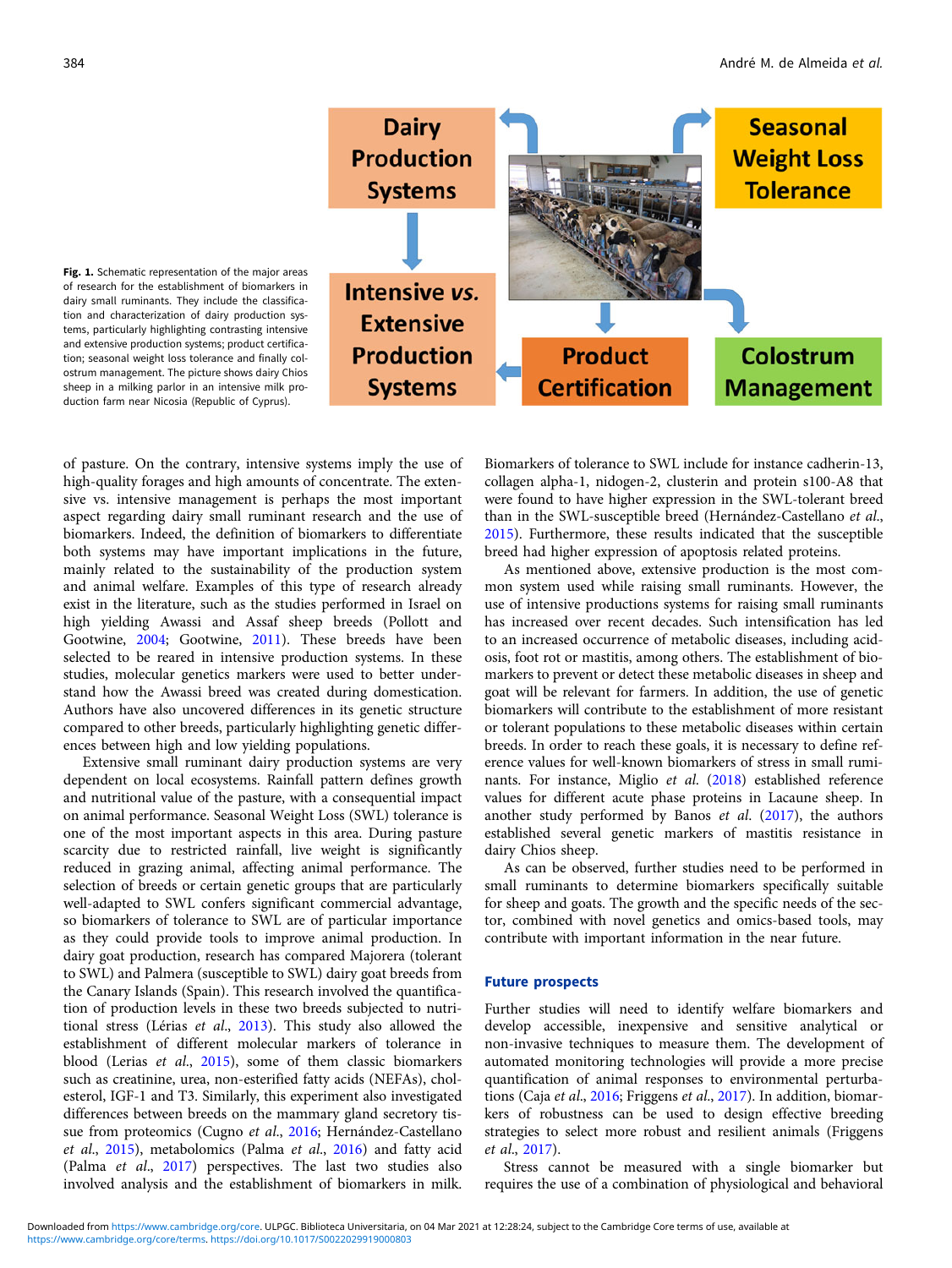<span id="page-6-0"></span>indicators. The hypothesis of non-invasively monitoring HPA axis activation at the farm level has not been tested so far, although the development of technologies for measuring cortisol in milk may not be a limitation (Daems et al., 2017). Milk cortisol concentrations can change as a result of several genetic and environmental factors (Sgorlon et al., [2015](#page-8-0); Pošćić et al., [2017](#page-7-0)), which require more thorough analysis and mathematical modeling before this biomarker could be exploited in the field. Finally, it should be emphasized that the information available in this field for small ruminants is limited compared to cows. Similarly, differences between the two bovine dairy species, Bos taurus and Bos indicus and in other bovine dairy breeds such as the Jersey or the Ayrshire could also be explored as most of the results available in the literature are obtained using the Holstein-Friesian breed. Therefore, more research is suggested in both small ruminants and non-mainstream bovine dairy breeds.

Acknowledgements. This review is based upon work from COST Action FA1308 DairyCare (DairyCare, 2016), supported by COST (European Cooperation in Science and Technology). COST is a pan-European intergovernmental framework. Its mission is to enable breakthrough scientific and technological developments leading to new concepts and products and thereby contributing to strengthening Europe's research and innovation capacities.

#### References

- Almeida PE, Weber PS, Burton JL and Zanella AJ (2008) Depressed DHEA and increased sickness response behaviors in lame dairy cows with inflammatory foot lesions. Domestic Animal Endocrinology 34, 89–99.
- Almeida AM, Bassols A, Bendixen E, Bhide M, Ceciliani F, Cristobal S, Eckersall PD, Hollung K, Lisacek F, Mazzucchelli G, McLaughlin M, Miller I, Nally JE, Plowman J, Renaut J, Rodrigues P, Roncada P, Staric J and Turk R (2015) Animal board invited review: advances in proteomics for animal and food sciences. Animal: An International Journal of Animal Bioscience 9, 1–17.
- Archunan G, Rajanarayanan S and Karthikeyan K (2014) Cattle pheromones. In Mucignat-Caretta C (ed.), Neurobiology of Chemical Communication. Boca Raton, FL: CRC Press/Taylor & Francis, Chapter 16, pp. 1–32.
- Banchero GE, Milton JTB, Lindsay DR, Martin GB and Quintans G (2015) Colostrum production in ewes: a review of regulation mechanisms and of energy supply. Animal: An International Journal of Animal Bioscience 9, 831–837.
- Banos G, Bramis G, Bush SJ, Clark EL, McCulloch MEB, Smith J, Schulze G, Arsenos G, Hume DA and Psifidi A (2017) The genomic architecture of mastitis resistance in dairy sheep. BMC Genomics 18, 624.
- Barker JSF (2009) Defining fitness in natural and domesticated populations. Evolutionary and breeding perspectives on genetic resource management. In Van der Werf J, Graser HU, Frankham R and Gondro C (eds), Adaptation and Fitness in Animal Populations. Dordrecht, the Netherlands: Springer Science&Business Media BV, pp. 3–14.
- Bath KG, Schilit A and Lee FS (2013) Stress effects on BDNF expression: effects of age, sex and form of stress. Neuroscience 239, 149–156.
- Biomarkers Definitions Working Group (2001) Biomarkers and surrogate endpoints: preferred definitions and conceptual framework. Clinical Pharmacology and Therapeutics 69, 89–95.
- Boschetti E, Hernández-Castellano LE and Righetti PG (2019) Progress in farm animal proteomics: the contribution of combinatorial peptide ligand libraries. *Journal of Proteomics* 197, 1-13.
- Bova TL, Chiavaccini L, Cline GF, Caitlin GH, Matheny K, Muth AM, Voelz BE, Kesler D and Memili E (2014) Environmenal stressors influencing hormones and systems physiology in cattle. Reproductive Biology & Endocrinology 12, 58.
- Braun U, Michel N, Baumgartner MR, Hassig M and Binz TM (2017) Cortisol concentration of regrown hair and hair from a previously unshorn area in dairy cows. Research in Veterinary Science 114, 412–415.
- Record 163, 571–574. Brennan PA and Keverne EB (2004) Something in the Air? New Insights into
- Mammalian Pheromones. Current Biology 14, R81–R89. Buckham Sporer KR, Weber PS, Burton JL, Earley B and Crowe MA (2008) Transportation of young beef bulls alters circulating physiological parameters that may be effective biomarkers of stress. Journal of Animal Science 86, 1325–1334.
- Buczinski S and Vanderveerd JM (2016) Diagnostic accuracy of refractometry for assessing bovine colostrum quality: a systematic review and meta-analysis. Journal of Dairy Science 99, 7381–7394.
- Burnett TA, Madureira AML, Silper BF, Tahmasbi A, Nadalin A, Veira DM and Cerri RLA (2015) Relationship of concentrations of cortisol in hair with health, biomarkers in blood and reproductive status in dairy cows. Journal of Dairy Science 98, 4414–4426.
- Caja G, Castro-Costa A and Knight CH (2016) Engineering to support wellbeing of dairy animals. Journal of Dairy Research 83, 136–147.
- Cave JW, Wickiser JK and Mitropoulos AN (2019) Progress in the development of olfactory-based bioelectronic chemosensors. Biosensors and Bioelectronics 123, 211–222.
- Colditz IG (2018) Objecthood, agency and mutualism in valenced farm animal environments. Animals 8, 50.
- Comin A, Peric T, Corazzin M, Veronesi MC, Meloni T, Zufferli V, Cornacchia G and Prandi A (2013) Hair cortisol as a marker of hypothalamic-pituitary-adrenal axis activation in Friesian dairy cows clinically or physiologically compromised. Livestock Science 152, 36–41.
- Cook NJ (2012) Minimally invasive sampling media and the measurement of corticosteroids as biomarkers of stress in animals. Canadian Journal of Animal Science 92, 227-259.
- Cugno G, Parreira JR, Ferlizza E, Hernández-Castellano LE, Carneiro M, Renaut J, Castro N, Argüello A, Capote J, Campos AM and Almeida AM (2016) The goat (Capra hircus) mammary gland mitochondrial proteome: a study on the effect of weight loss using bluenative PAGE and two-dimensional Gel electrophoresis. PLoS One 11, e0151599.
- Daems D, Lu J, Delport F, Marien N, Orbie L, Aernouts B, Adriaens I, Huybrechts T, Saeys W, Spasic D and Lammertyn J (2017) Competitive inhibition assay for the detection of progesterone in dairy milk using a fiber optic SPR biosensor. Analytica Chimica Acta 950, 1–6.
- Del Giudice M, Buck CL, Chaby LE, Gormally BM, Taff CC, Thawley CJ, Vitousek MN and Wada H (2018) What is stress? A systems perspective. Integrative and Comparative Biology 58, 1019–1032.
- del Rosario González-de-la-Vara M, Valdez RA, Lemus-Ramirez V, Vázquez-Chagoyán JC, Villa-Godoy A and Romano MC (2011) Effects of adrenocorticotropic hormone challenge and age on hair cortisol concentrations in dairy cattle. Canadian Journal of Veterinary Research 75, 216–221.
- Eckersall PD, de Almeida AM and Miller I (2012) Proteomics, a new tool for farm animal science. Journal Proteomics 75, 4187–4189.
- Eisenberger NI, Moieni M, Inagaki TK, Muscatell KA and Irwin MR (2017) In sickness and in health: the co-regulation of inflammation and social behavior. Neuropsychopharmacology 42, 242–253.
- Fernandes BS, Berk M, Turck CW, Steiner J and Gonçalves CA (2014) Decreased peripheral brain-derived neurotrophic factor levels are a biomarker of disease activity in major psychiatric disorders: a comparative meta-analysis. Molecular Psychiatry 19, 749–751.
- Ferreira AM, Bislev SL, Bendixen E and Almeida AM (2013) The mammary gland in domestic ruminants: a systems biology perspective. Journal Proteomics 94, 110–123.
- Friggens NC, Blanc F, Berry DP and Puillet L (2017) Review: deciphering animal robustness. A synthesis to facilitate its use in livestock breeding and management. Animal: An International Journal of Animal Bioscience 11 : 12, 2237–2251.
- Fustini M, Galeati G, Gabai G, Mammi LE, Bucci D, Baratta M, Accorsi PA and Formigoni A (2017) Overstocking dairy cows during the dry period affects dehydroepiandrosterone and cortisol secretion. Journal of Dairy Science 100, 620–628.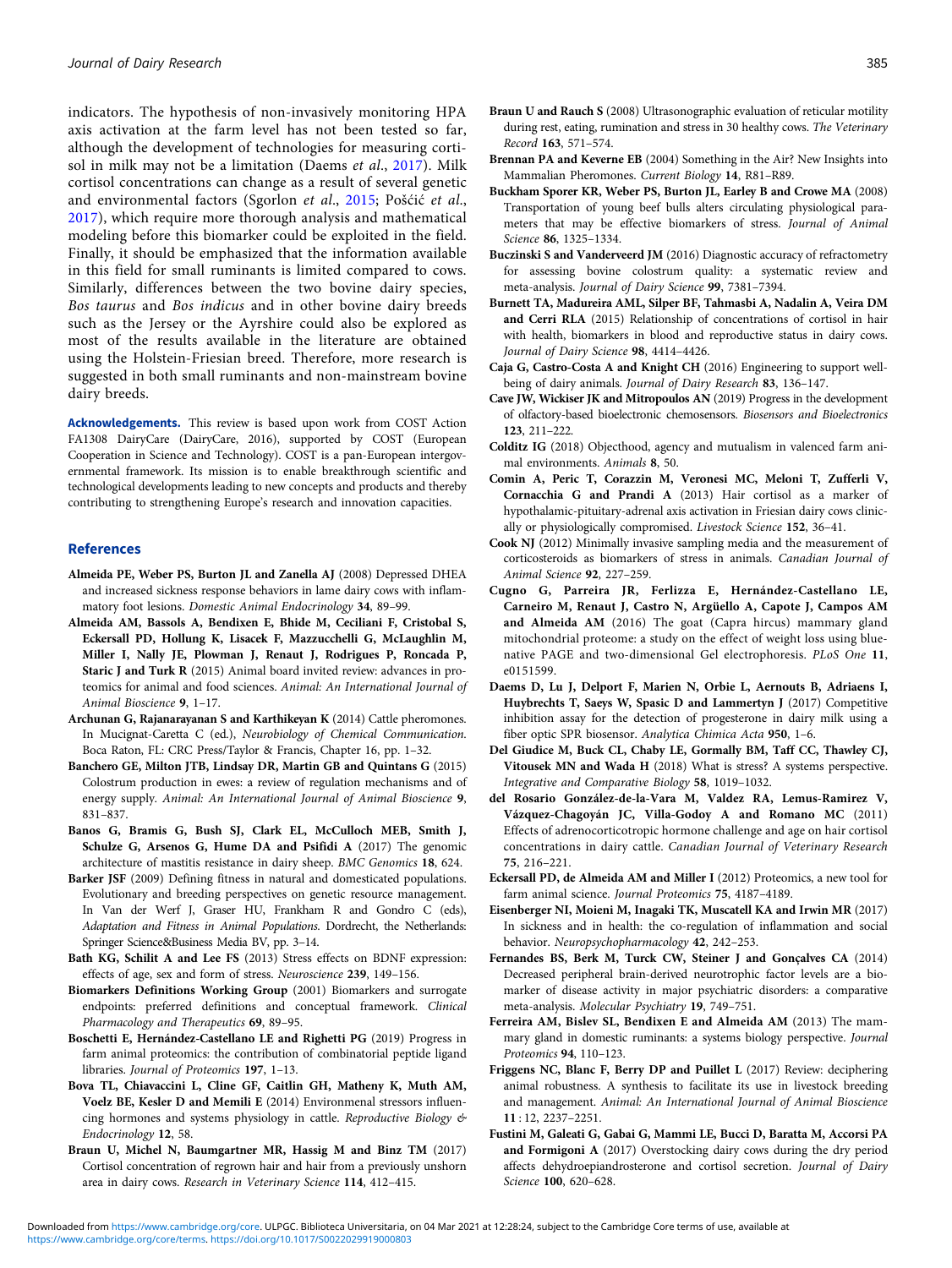- <span id="page-7-0"></span>Gabai G, Amadori M, Knight CH and Werling D (2018) The immune system is part of a whole-organism regulatory network. Research in Veterinary Science 116, 1–3.
- Ghuman SP, Morris R, Spiller DG, Smith RF and Dobson H (2010) Integration between different hypothalamic nuclei involved in stress and GnRH secretion in the ewe. Reproduction in Domestic Animals 45, 1065–1073.
- Gootwine E (2011) Mini review: breeding Awassi and Assaf sheep for diverse management conditions. Tropical Animal Health and Production 43, 1289–1296.
- Gundlach NH, Feldmann M, Gundelach Y, Gil MA, Siebert U, Hoedemaker M and Schmicke M (2017) Dehydroepiandrosterone and cortisol/dehydroepiandrosterone ratios in dairy cattle with postpartum metritis. Research in Veterinary Science 115, 530–533.
- Hauser R, Wiergowski M, Kaliszan M, Gos T, Kernbach-Wighton G, Studniarek M, Jankowski Z and Namiesnik J (2011) Olfactory and tissue markers of fear in mammals including humans. Medical Hypotheses 77, 1062–1067.
- Hernandez CE, Thierfelder T, Svennersten-Sjaunja K, Berg C, Orihuela A and Lidfors L (2014) Time lag between peak concentrations of plasma and salivary cortisol following a stressful procedure in dairy cattle. Acta Veterinaria Scandinavica 56, 61.
- Hernández-Castellano LE, Almeida AM, Ventosa M, Coelho AV, Castro N and Argüello A (2014a) The effect of colostrum intake on blood plasma proteome profile in newborn lambs: low abundance proteins. BMC Veterinary Research 10, 85.
- Hernández-Castellano LE, Almeida AM, Castro N and Argüello A (2014b) The colostrum proteome, ruminant nutrition and immunity: a review. Current Protein Peptide Science 15, 64–74.
- Hernández-Castellano LE, Argüello A, Almeida AM, Castro N and Bendixen E (2015) Colostrum protein uptake in neonatal lambs examined by descriptive and quantitative liquid chromatography-tandem mass spectrometry. Journal of Dairy Science 98, 135–147.
- Jankord R and Herman JP (2008) Limbic regulation of hypothalamo-pituitary-adrenocortical function during acute and chronic stress. Annals of the New York Academy of Science 1148, 64–73.
- Japaridze T, Senda A, Nozaki H, Yanagida M, Suzuki T, Ganzorig K, Kushi Y, Kida K, Urashima T, Bruckmaier RM and Fukuda K (2012) Cloning, monoclonal antibody production, and bodily distribution pattern of a bovine lipocalin. Bioscience, Biotechnology and Biochemistry 76, 712–720.
- Koolhaas JM and Van Reenen CG (2016) Interaction between coping style/ personality, stress, and welfare: relevance for domestic farm animals. Journal of Animal Science 94, 2284–2296.
- Kovács L, Jurkovich V, Bakony M, Szenci O, Póti P and Tőzsér J (2014) Welfare implication of measuring heart rate and heart rate variability in dairy cattle: literature review and conclusions for future research. Animal: An International Journal of Animal Bioscience 8, 316–330.
- Lefcourt AM, Bitman J, Kahl S and Wood DL (1993) Circadian and ultradian rhythms of peripheral cortisol concentrations in lactating dairy cows. Journal of Dairy Science 76, 2607–2612.
- Lennartsson AK, Kushnir MM, Bergquist J and Jonsdottir IH (2012) DHEA and DHEA-S response to acute psychosocial stress in healthy men and women. Biological Psychology 90, 143–149.
- Lennartsson AK, Theorell T, Kushnir MM, Bergquist J and Jonsdottir IH (2013) Perceived stress at work is associated with attenuated DHEA-S response during acute psychosocial stress. Psychoneuroendocrinology 38, 1650–1657.
- Lérias J, Hernández-Castellano LE, Morales-delaNuez A, Araújo S, Castro N, Argüello A, Capote J and Almeida A (2013) Body live weight and milk production parameters in the Majorera and Palmera goat breeds from the Canary Islands: influence of weight loss. Tropical Animal Health and Production 45, 1731–1736.
- Lerias JR, Pena R, Hernández-Castellano LE, Capote J, Castro N, Argüello A, Araujo SS, Saco Y, Bassols A and Almeida AM (2015) Establishment of the biochemical and endocrine blood profiles in the Majorera and Palmera dairy goat breeds: the effect of feed restriction. Journal of Dairy Research 82, 416–425.
- Maninger N, Wolkowitz OM, Reus VI, Epel ES and Mellon SH (2009) Neurobiological and neuropsychiatric effects of dehydroepiandrosterone (DHEA) and DHEA sulfate (DHEAS). Frontiers in Neuroendocrinology 30, 65–91.
- Marinelli L, Trevisi L, Da Dalt L, Merlo M, Bertoni G and Gabai G (2007) Dehydroepiandrosterone secretion in dairy cattle is episodic and unaffected by ACTH stimulation. Journal of Endocrinology 194, 627–635.
- McEwen BS, Bowles NP, Gray JD, Hill MN, Hunter RG, Karatsoreos IN and Nasca C (2015) Mechanisms of stress in the brain. Nature Neuroscience 18, 1353–1363.
- McManus C, Tanure CB, Peripolli V, Seixas L, Fischer V, Gabbi AM, Menegassi SRO, Stumpf MT, Kolling GJ, Dias E and Costa Jr J-BG (2016) Infrared thermography in animal production: an overview. Computers and Electronics in Agriculture 123, 10–16.
- Miglio A, Moscati L, Scoccia E, Maresca C, Antognoni MT and Felici A (2018) Reference values for serum amyloid A, haptoglobin, lysozyme, zinc and iron in healthy lactating Lacaune sheep. Acta Veterinaria Scandinavica 60, 46.
- Mormède P, Andanson S, Aupérin B, Beerda B, Guémené D, Malmkvist J, Manteca X, Manteuffel G, Prunet P, van Reenen CG, Richard S and Veissier I (2007) Exploration of the hypothalamic-pituitary-adrenal function as a tool to evaluate animal welfare. Physiology and Behavior 92, 317–339.
- Mostl E, Maggs JL, Schrotter G, Besenfelder U and Palme R (2002) Measurement of cortisol metabolites in feces of ruminants. Veterinary Research Communications 26, 127–139.
- Moya D, Schwartzkopf-Genswein KS and Veira DM (2013) Standardization of a non-invasive methodology to measure cortisol in hair of beef cattle. Livestock Science 158, 138–144.
- Negrao JA, Porcionato MA, de Passillé AM and Rushen J (2004) Cortisol in saliva and plasma of cattle after ACTH administration and milking. Journal of Dairy Science 87, 1713–1718.
- Ogino M, Matsuura A, Yamazaki A, Irimajiri M, Suzuki Y, Kushibiki S, Singu H, Kasuya E, Hasegawa Y and Hodate K (2014) Plasma cortisol and prolactin secretion rhythms in cattle under varying external environments and management techniques. Animal Science Journal 85, 58–68.
- Otovic P and Hutchinson E (2014) Limits to using HPA axis activity as an indication of animal welfare. ALTEX 32, 41–50.
- Palma M, Hernández-Castellano LE, Castro N, Argüello A, Capote J, Matzapetakis M and de Almeida AM (2016) NMR-metabolomics profiling of mammary gland secretory tissue and milk serum in two goat breeds with different levels of tolerance to seasonal weight loss. Molecular Biosystems 12, 2094–2107.
- Palma M, Alves SP, Hernández-Castellano LE, Capote J, Castro N, Argüello A, Matzapetakis M, Bessa RJB and de Almeida AM (2017) Mammary gland and milk fatty acid composition of two dairy goat breeds under feed-restriction. Journal of Dairy Research 84, 264–271.
- Peaston RT and Weinkove C (2004) Measurement of catecholamines and their metabolites. Annals of Clinical Biochemistry 41, 17–38.
- Pollott GE and Gootwine E (2004) Reproductive performance and milk production of Assaf sheep in an intensive management system. Journal of Dairy Science 87, 3690–3703.
- Pošćić N, Gabai G, Stefanon B, Da Dalt L and Sgorlon S (2017) Milk cortisol response to group relocation in lactating cows. Journal of Dairy Research 84, 36–38.
- Ralph CR and Tilbrook AJ (2016) Invited review: the usefulness of measuring glucocorticoids for assessing animal welfare. Journal of Animal Science 94, 457–470.
- Ralph CR, Lehman MN, Goodman RL and Tilbrook AJ (2016) Impact of psychosocial stress on gonadotrophins and sexual behaviour in females: role for cortisol? Reproduction 152, R1–R14.
- Ramsden JJ (2009) Metabolomics and metabonomics. In Ramsden JJ (ed.), Bioinformatics. Computational Biology, vol. 10. London: Springer, pp 239–245.
- Reeder DAM and Kramer KM (2005) Stress in free ranging mammals: integrating physiology, ecology, and natural history. Journal of Mammalogy 86, 225–235.